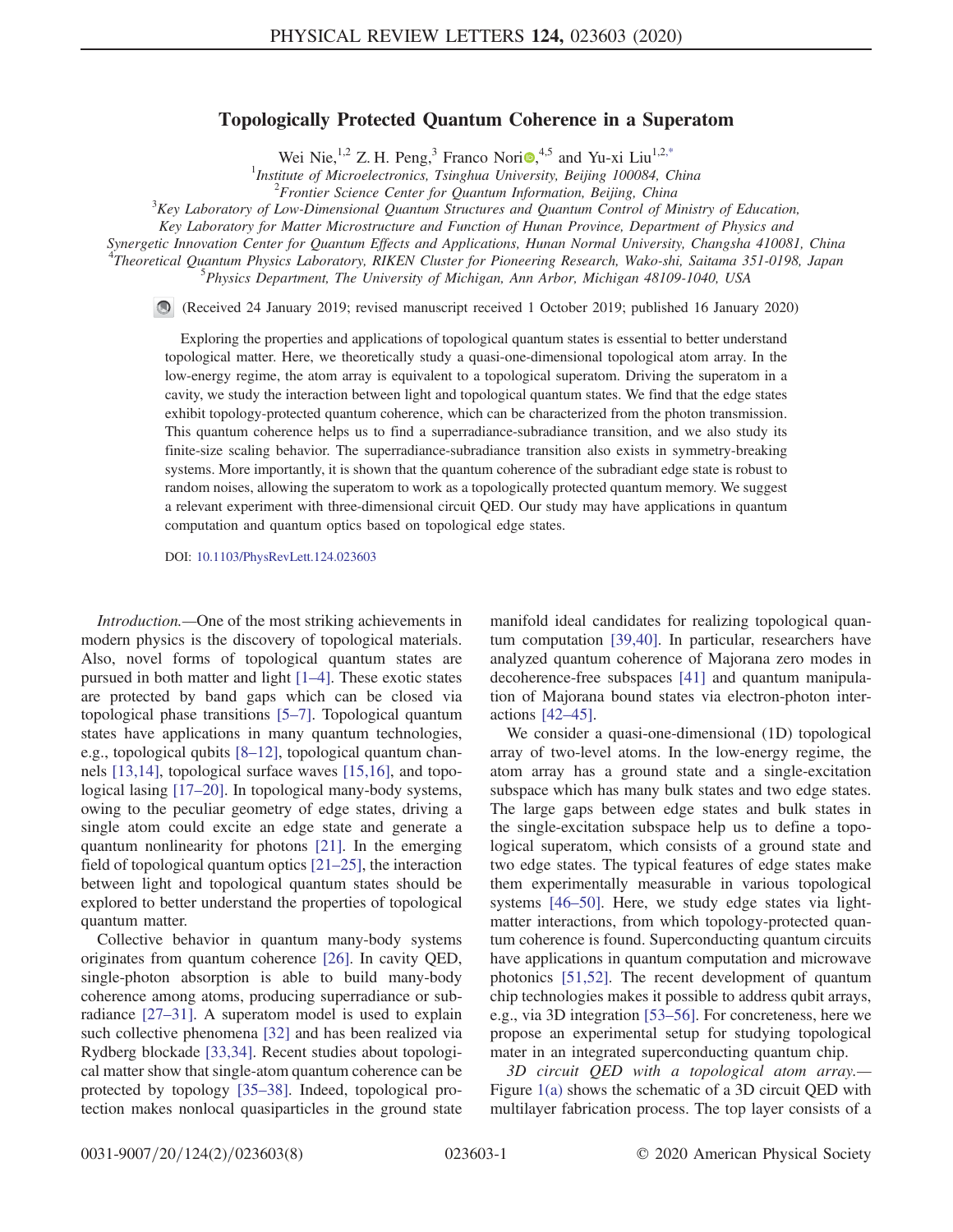<span id="page-1-0"></span>

FIG. 1. (a) Schematic of a 3D circuit QED. The top layer contains a microwave transmission line resonator, which plays the role of cavity, coupled with an array of superconducting artificial atoms. On the bottom layer, superconducting coplanar waveguides are fabricated and coupled to the atoms on the top panel via interconnects in the middle dielectric layer (see Ref. [\[64\]](#page-6-3) for details). (b) The atom array in (a) has internal interactions between neighboring unit cells. The atoms are coupled by resonators represented by LC circuits. Blue and orange dots denote atoms  $A$  and  $B$  in unit cells. (c) Wiring of the coupling circuits, so a 1D atom array can be obtained and coupled to the transmission line resonator, as shown in (a). (d) Optically addressing edge states of the topological atom array.

transmission line resonator interacting with an artificial atom array. In the bottom layer, superconducting coplanar waveguides are fabricated (not shown). The atom array has a ladder configuration, as shown in Fig. [1\(b\)](#page-1-0). The couplings between neighboring unit cells are realized by LC resonators. Through 3D wiring, the ladder structure of the atom array can be reconfigured as a 1D array, as shown in Fig. [1\(c\).](#page-1-0) The crossings between wires represent airbridges [\[57](#page-6-1)–59]. To show how the atoms are coupled, we first consider the interaction between atoms  $A_1$  and  $B_2$  in the first and second unit cells, respectively. In the rotating frame with the frequency of the coupler, the system Hamiltonian becomes  $(h = 1)$ 

$$
H_{AB} = \sum_{\alpha=1A,2B} \Delta_{\alpha} \sigma_{\alpha}^+ \sigma_{\alpha}^- - g_{\alpha} (\sigma_{\alpha}^+ \hat{a}_1 + \hat{a}_1^{\dagger} \sigma_{\alpha}^-), \qquad (1)
$$

where  $\Delta_{\alpha}$  and  $g_{\alpha}$  are detunings and couplings between the atoms and the LC resonator, respectively. Hereafter, we assume  $\Delta_{1A} = \Delta_{2B} = \Delta$ . Also,  $\sigma_{1A}^{+} = |A_1\rangle\langle\alpha_1|$  and  $\sigma_{2A}^{+}$ <br> $|R_2\rangle\langle\beta_1|$  are the atomic operators where  $|\alpha_2\rangle\langle\langle A_1 \rangle\rangle$  and assume  $\Delta_{1A} = \Delta_{2B} = \Delta$ . Also,  $\sigma_{1A} = |\sigma_1\rangle \langle \mu_1|$  and  $\sigma_{2B} = |B_2\rangle \langle \beta_2|$  are the atomic operators where  $|\alpha_1\rangle$  ( $|A_1\rangle$ ) and  $|\beta_2\rangle$ <br>( $|B_2\rangle$ ) denote the ground (excited) states of atoms A, and  $(|B_2\rangle)$  denote the ground (excited) states of atoms  $A_1$  and  $B_2$ , respectively. And  $\hat{a}_1$  ( $\hat{a}_1^{\dagger}$ ) represents the annihilation (creation) operator of the resonator. When  $g_{1A}$ ,  $g_{2B} \ll |\Delta|$ , by making a Schrieffer-Wolff transformation, we can obtain the effective Hamiltonian

$$
\tilde{H}_{AB} = \left(\Delta + \frac{g_{1A}^2}{\Delta}\right)\sigma_{1A}^+ \sigma_{1A}^- + \left(\Delta + \frac{g_{2B}^2}{\Delta}\right)\sigma_{2B}^+ \sigma_{2B}^- + \frac{g_{1A}g_{2B}}{\Delta} \left(\sigma_{1A}^+ \sigma_{2B}^- + \sigma_{2B}^+ \sigma_{1A}^-\right).
$$
\n(2)

The first and second terms contain Lamb shifts due to the virtual photons in the LC resonator. The last term is the effective coupling between these two atoms, which can be realized in many quantum systems [60–[63\].](#page-6-2) To couple two neighboring unit cells, we need four LC resonators, each one producing a specific interaction. Based on this coupling scheme, an atom array can be obtained [\[64\]](#page-6-3).

Topological superatom.—The atomic interactions produced by exchanging virtual photons allow the study of many-body phenomena [\[65](#page-6-4)–67]. Using the airbridge wiring technique [\[57](#page-6-1)–59], quantum networks of artificial atoms can be realized in superconducting quantum circuits. Considering the lattice in Fig. [1\(b\),](#page-1-0) the effective Hamiltonian of the atom array can be written as

<span id="page-1-1"></span>
$$
\tilde{H} = \sum_{i=1}^{N} \delta(\sigma_{iA}^{+} \sigma_{iA}^{-} - \sigma_{iB}^{+} \sigma_{iB}^{-}) + \sum_{i=1}^{N-1} [t_p(\sigma_{iA}^{+} \sigma_{iA}^{-} - \sigma_{iB}^{+} \sigma_{iA}^{-}) - t_c(\sigma_{iA}^{+} \sigma_{iB}^{-} - \sigma_{iB}^{+} \sigma_{iA}^{-}) + \text{H.c.}],
$$
\n(3)

where  $\delta$  is half of the effective energy splitting between two excited states  $|A_i\rangle$  and  $|B_i\rangle$  of atoms A and B in the *i*th unit cell;  $t_p$  and  $t_c$  are, respectively, the parallel and crosscouplings [\[64\]](#page-6-3). To better see the physical picture of Eq. [\(3\)](#page-1-1), we can rewrite it in the single-excitation subspace  $\{|\mathcal{A}_i\rangle, |\mathcal{B}_i\rangle\}$ , with  $|\mathcal{A}_i\rangle = \sigma_{ik}^+|G\rangle$  and  $|\mathcal{B}_i\rangle = \sigma_{ib}^+|G\rangle$  (here  $|G\rangle = |\alpha, \beta, \alpha, \beta, \ldots\rangle$ ) which represents a lattice as shown  $|G\rangle = |\alpha_1 \beta_1 \alpha_2 \beta_2 \cdots \rangle$ , which represents a lattice as shown in Fig. [2\(a\)](#page-2-0). After making Fourier transforms to the vectors  $|\mathcal{A}_i\rangle$  and  $|\mathcal{B}_i\rangle$ , Eq. [\(3\)](#page-1-1) can be written in crystal momentum space as  $\bar{H}(k) = \sum_{k} \Psi_{k}^{\dagger} h(k) \Psi_{k}$ , with  $\Psi_{k}^{\dagger} = (|\mathcal{A}_{k}\rangle, |\mathcal{B}_{k}\rangle),$ and

$$
h(k) = d_y(k)\sigma_y + d_z(k)\sigma_z.
$$
 (4)

Here,  $d_v(k) = 2t_c \sin k$  and  $d_z(k) = \delta + 2t_p \cos k$ . The system is protected by chiral symmetry [\[68\],](#page-6-5) i.e.,  $\sigma_r h(k)\sigma_r =$  $-h(k)$ , as well as particle-hole and time-reversal symmetries, and belongs to the BDI class [\[69\]](#page-6-6). The topological nature can be extracted from the winding number [\[70,71\]](#page-6-7), defined in the auxiliary space  $[d_y(k), d_z(k)]$ , as shown in<br>Fig. 2(b), When  $-\delta < \delta < \delta$ , with  $\delta = 2|x|$ , the system Fig. [2\(b\)](#page-2-0). When  $-\delta_c < \delta < \delta_c$ , with  $\delta_c = 2|t_p|$ , the system is in a topological insulating phase with nontrivial winding number. As  $|\delta|$  increases and becomes larger than  $\delta_c$ , a normal insulator is obtained for zero winding number.

From the edge-bulk correspondence, it is known that the topological phase supports edge states for open boundary conditions. The energy spectrum of the atom array in the single-excitation subspace is shown in Fig. [2\(c\).](#page-2-0) Zero modes for  $|\delta| < \delta_c$  represent edge states. The edge states localized at the left and right boundaries are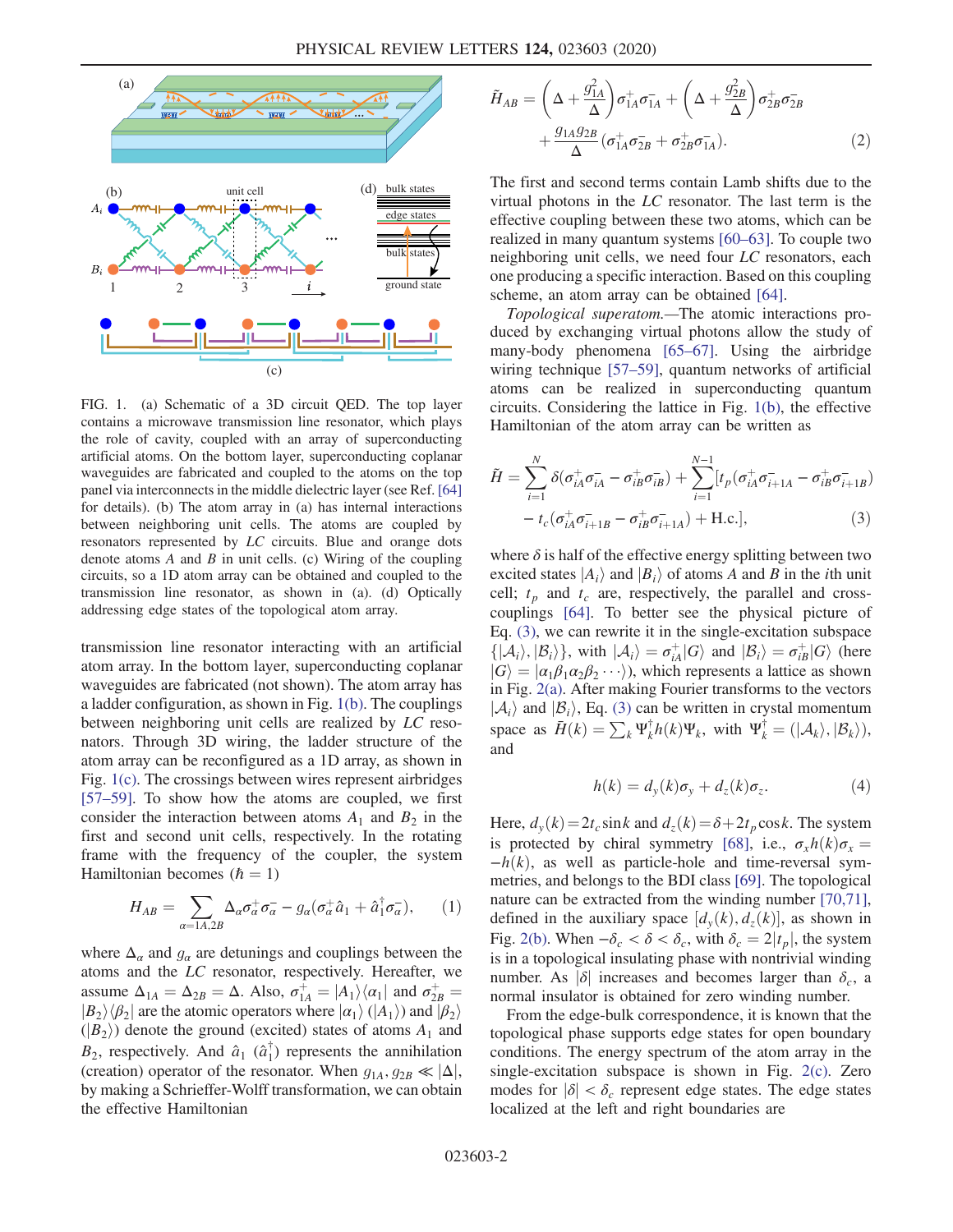<span id="page-2-0"></span>

FIG. 2. (a) Lattice in the single-excitation subspace. Solid and dashed lines represent parallel and cross-couplings, respectively. (b) Topology of the lattice in the auxiliary space  $[d_y(k), d_z(k)]$ .<br>The winding number for the topological phase is nontrivial The winding number for the topological phase is nontrivial. (c) Energy spectrum of the tight-binding lattice in (a). There are large gaps between edge states and bulk states. As  $\delta$  changes across the critical point  $\delta_c$ , edge states undergo a transition to bulk states. (d) Wave functions of edge states at  $\delta = 0.1 \delta_c$ . Here n labels the positions of atoms in the array, and odd (even) number of *n* corresponds to  $|A_{(n+1/2)}\rangle$  ( $|B_{(n/2)}\rangle$ ). The parameters in (c) and (d) are  $t_c = t_p$  and the number of unit cells  $N = 20$ .

$$
\psi_L = [\mathcal{N}_L^-]^{-\frac{1}{2}} \sum_i [(\lambda_{-,1})^i - (\lambda_{-,2})^i] \phi^{(i)}_-, \tag{5}
$$

$$
\psi_R = [\mathcal{N}_R^+]^{-\frac{1}{2}} \sum_i [(\lambda_{-,1})^{N+1-i} - (\lambda_{-,2})^{N+1-i}] \phi_+^{(i)}, \quad (6)
$$

where  $\mathcal{N}_L^-$  and  $\mathcal{N}_R^+$  are the renormalization factors and  $\lambda_{-,l} = [\delta + (-1)^{l-1} (\delta^2 - 4t_p^2 + 4t_c^2)^{1/2}] / (-2t_c - 2t_p)$  (with  $l = 1, 2$ ) [\[11,72\],](#page-4-7)  $\phi_{\pm}^{(i)} = |\mathcal{A}_i\rangle \pm |\mathcal{B}_i\rangle$ . From the edge states, we can find several features. First, the left and right edge states are polarized with antisymmetric and symmetric superpositions of  $|A_i\rangle$  and  $|B_i\rangle$ , respectively. Second, the edge states are exponentially localized in the boundaries, as shown in Fig. [2\(d\).](#page-2-0) These properties are helpful for manipulating edge states. The above edge states occur when  $|\lambda_{-i}| < 1$ . The case  $|\lambda_{-i}| > 1$  has oppositely polarized edge states [\[64\]](#page-6-3). From the spectrum, we can find that the edge states have large energy gaps with bulk states. Therefore, a topological superatom with a V-shaped threelevel structure [\[73,74\],](#page-6-8) which consists of a ground state and two edge states, can be modeled to characterize the atom array in its low-energy regime.

Optically probing edge states.—Generally speaking, it is challenging to selectively drive quantum many-body states in large-scale systems. However, owing to specific properties of the edge states analyzed above, one can realize interactions between light and edge states. As shown in Fig. [1\(a\),](#page-1-0) the atom array can be driven by a single-mode cavity field. The Hamiltonian of the cavity field with external driving is  $H_c = \Delta_c \hat{f}^\dagger \hat{f} + i\eta(\hat{f}^\dagger - \hat{f})$ , where  $\Delta_c =$  $\omega_c - \omega_l$ ,  $\hat{f}(\hat{f}^\dagger)$  is annihilation (creation) operator of the cavity field,  $\eta$  is the pumping strength, and  $\omega_c$  and  $\omega_l$  are the frequencies of the cavity and driving fields,

respectively. The Hamiltonian describing the couplings between the cavity field and the atom array is  $H_I = \sum_i (\xi_{iA} \hat{f} \sigma_{iA}^+ + \xi_{iB} \hat{f} \sigma_{iB}^+ + \text{H.c.})$ . We consider the resonant driving of edge states, and the large gans between edge driving of edge states, and the large gaps between edge states and bulk states prevent bulk states from being excited. The dynamics of the many-body system is described by the master equation  $\dot{\rho} = i[\rho, H_{tot}] + \mathcal{L}_c[\rho]$ <br>  $\mathcal{L}$  [c] with the total Hamiltonian  $H = \tilde{H} + H + H$  $\mathcal{L}_a[\rho]$ , with the total Hamiltonian  $H_{\text{tot}} = \tilde{H} + H_c + H_I$ , and dissipation terms for the cavity  $\mathcal{L}_c[\rho] = \kappa (2\hat{f}\rho \hat{f}^{\dagger} - \hat{f}^{\dagger} \hat{f} \hat{f} \rho \hat{g}^{\dagger} \hat{f})$  and atom error  $\mathcal{L}_c[\rho] = \sum_{\alpha} \kappa (2\hat{f} - 2\hat{f} \hat{f})$  $\hat{f}^{\dagger} \hat{f} \rho - \rho \hat{f}^{\dagger} \hat{f}$  and atom array  $\mathcal{L}_a[\rho] = \sum_{i,\mu,\nu} \gamma_{\mu\nu} (2\sigma_{i\mu}^-\rho \sigma_{i\nu}^+)$  $\sigma_{i\mu}^{+}\sigma_{i\nu}^{-}\rho - \rho \sigma_{i\mu}^{+}\sigma_{i\nu}^{-}$ ). Here,  $\kappa$  is the decay rate of the cavity, and  $\gamma_{\mu\nu}$  the decay rates of the atoms [\[75\].](#page-6-9) Specifically,  $\gamma_{AA}$ ,  $\gamma_{BB}$  are the decay rates of atoms  $A_i$  and  $B_i$ , respectively. For simplicity, we write  $\gamma_{AA} = \gamma_{BB} = \gamma$ . The correlated decays  $\gamma_{AB}$  and  $\gamma_{BA}$  between atoms  $A_i$  and  $B_i$  play fundamental roles in many quantum optical effects [\[76](#page-6-10)–81]. The symmetric correlated decays, i.e.,  $\gamma_{AB} = \gamma_{BA}$ , can be realized by coupling two atoms to a waveguide [\[82](#page-6-11)–84]. In the 3D integrated circuits [see Fig.  $1(a)$ ], the artificial atoms are coupled to superconducting coplanar waveguides via interconnects [\[64\].](#page-6-3)

<span id="page-2-1"></span>In the low-excitation limit, the dynamic equations of the system are

$$
\left\langle \frac{d}{dt}\hat{f} \right\rangle = -(\kappa + i\Delta_c)\langle \hat{f} \rangle - i\Xi^{\mathrm{T}} \langle \sigma \rangle + \eta, \tag{7}
$$

<span id="page-2-2"></span>
$$
\left\langle \frac{d}{dt}\boldsymbol{\sigma} \right\rangle = -i(\boldsymbol{\Delta} + \boldsymbol{D} - i\boldsymbol{\Gamma}) \langle \boldsymbol{\sigma} \rangle - i\boldsymbol{\Xi} \langle \hat{f} \rangle, \tag{8}
$$

where  $\Xi$  is the coupling vector between cavity field and atoms. Also,  $\langle \sigma \rangle = (\langle \sigma_{IA}^-\rangle, \langle \sigma_{IB}^-\rangle, \langle \sigma_{2A}^-\rangle, \langle \sigma_{2B}^-\rangle, \cdots)^T$ ,  $\Delta =$ <br>Diag( $\delta = \delta, \delta = \delta, \cdots$ ) while *D* and *L* denote the couplings Diag $(\delta, -\delta, \delta, -\delta, \cdots)$ , while D and  $\Gamma$  denote the couplings and dissipations in the atom array [\[64\]](#page-6-3). From Eqs. [\(7\)](#page-2-1) and [\(8\)](#page-2-2), the transmission can be formulated as

$$
T = \left| \frac{\kappa}{\kappa + i\Delta_c - i\chi} \right|^2,\tag{9}
$$

where the susceptibility is  $\chi = \Xi^{\dagger}(\Delta + D - i\Gamma)^{-1}\Xi$ . When the cavity field is resonant with the superatom and the coupling parameters are appropriately chosen, only the edge state can be driven. It is known that in cavity QED with a single atom, the photon transmission exhibits radiation properties of the atom [\[85,86\].](#page-7-0) For the topological superatom here, properties of edge states can be explored. Figure [3\(a\)](#page-3-0) presents the transmission corresponding to the left and right edge states for  $\delta = 0.1\delta_c$ . As the correlated decay  $\gamma_{AB}$  increases, the transmission for the left edge state at resonance decreases. However, for the right edge state, the transmission is enhanced accordingly. The cavity decay  $\kappa$  plays an important role in the transmission. Here we consider the cavity with low decay, i.e.,  $\kappa = 0.1\gamma$ . The large cavity decay is also studied [\[64\]](#page-6-3). Light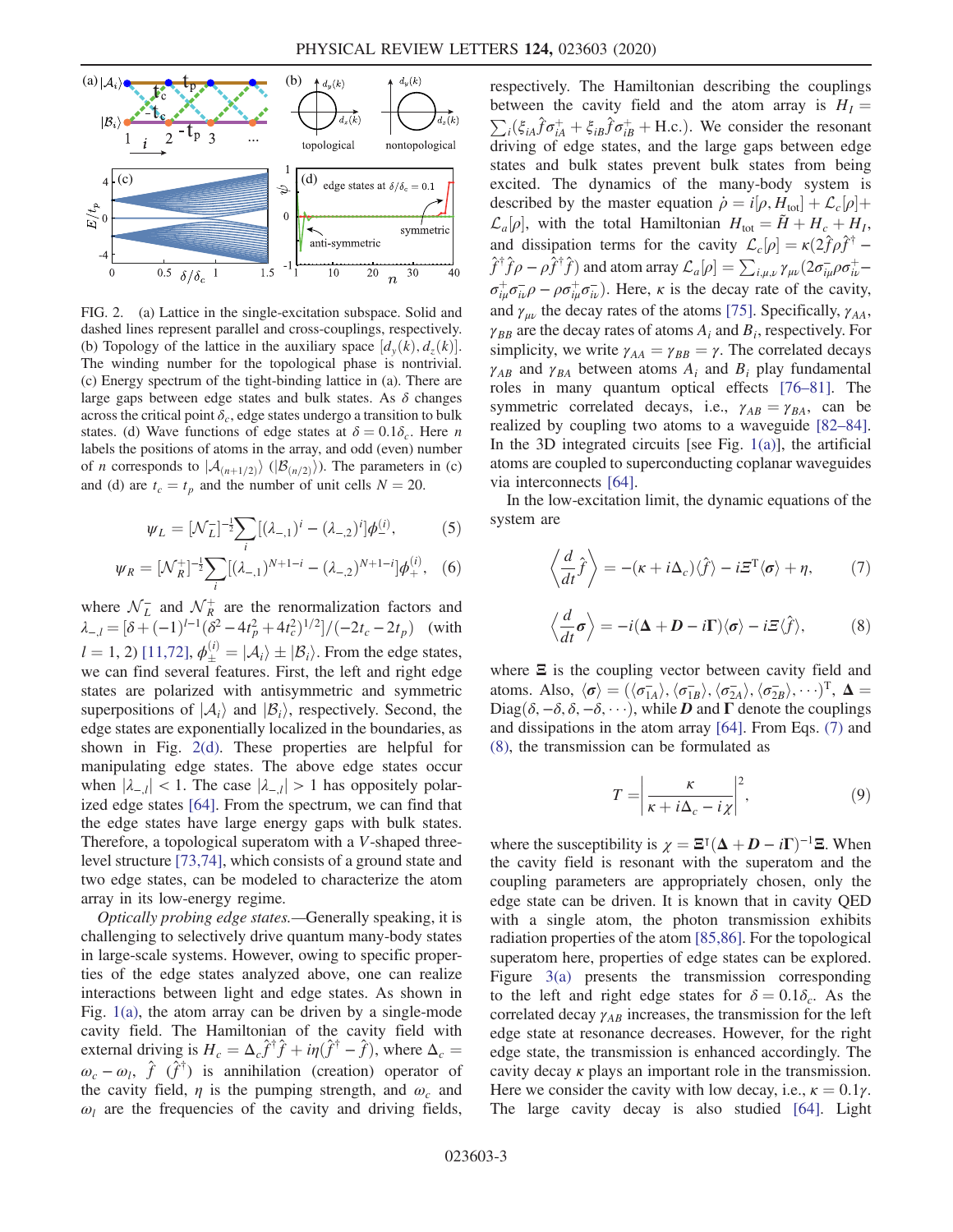<span id="page-3-0"></span>

FIG. 3. (a) Transmission of light through the left (green-dashed) and right (red-dotted) edge states with  $\gamma_{AB} = 0.99\gamma$ . The black curve represents the transmission for both left and right edge states with  $\gamma_{AB} = 0$ . Here we consider  $\delta = 0.1\delta_c$ . (b) Real (solid) and imaginary (dashed) parts of the rescaled susceptibility  $\chi$  by  $\kappa$ for the left (green) and right (red) edge states with  $\gamma_{AB} = 0.99\gamma$ .  $\text{Im}[\chi]$  shows the edge-bulk transition in a finite lattice. (c,d)<br>Variations of coherence when the system is changed from the Variations of coherence when the system is changed from the topological to the non-topological regime. The effective decays of (c) and (d) in the unhybridized regime  $\delta < 0.15\delta_c$  correspond to the left and right edge states, respectively. The  $\gamma_{AB}$  used in (c) is the same as that in (d). Other parameters for these figures:  $t_c = t_p, \gamma = 10\kappa, N = 20.$ 

transmission is versatile in detecting topological states [\[87](#page-7-1)– [90\].](#page-7-1) Figure [3\(b\)](#page-3-0) shows the rescaled  $Re[\chi]$  (solid line) and  $Im[\chi]$  (dashed line) for both the left (green) and right (red)  $\text{Im}[\chi]$  (dashed line) for both the left (green) and right (red)<br>edge states  $\Delta t \delta = 0.1\delta$  as studied in Fig. 3(a), Re[y] is edge states. At  $\delta = 0.1 \delta_c$ , as studied in Fig. [3\(a\),](#page-3-0) Re[ $\chi$ ] is zero [see Fig. 3(b)]; therefore the transmission at resonance zero [see Fig. [3\(b\)](#page-3-0)]; therefore the transmission at resonance is  $T_{\text{res}} = 1/(1 + \text{Im}[\chi]/\kappa)^2$ . For the left (right) edge state,<br>Im<sub> $[\chi]/\kappa$ </sub> is 90.00.45) and T is about 0.00.48) for the given Im[ $\chi$ ]/ $\kappa$  is 90 (0.45) and  $T_{\text{res}}$  is about 0 (0.48), for the given<br>parameters. Figure 3(b) shows two regimes with different parameters. Figure [3\(b\)](#page-3-0) shows two regimes with different values of  $\text{Im}[\chi]$  in the topological phase, produced by a finite-size topological phase transition. The detailed physfinite-size topological phase transition. The detailed physics will be discussed below.

Quantum coherence of topological superatom.—From the susceptibility, we can obtain the effective decay,  $\gamma_{\text{eff}} =$  $-\text{Im}(\Xi \overline{\Xi}/\chi)$  as in Refs. [\[91](#page-7-2)–93], of the topological superatom. Based on the coupling between light and edge states, we explore the quantum coherence, which can be inferred from  $\gamma_{\text{eff}}$  [\[94\]](#page-7-3), in a topological superatom. We find that all the eigenmodes have the same coherence for  $\gamma_{AB} = 0$ . However, as shown in Figs. [3\(c\)](#page-3-0) and [3\(d\)](#page-3-0), the coherence properties of the superatom vary when  $\delta$  is changed from the topological ( $\delta < \delta_c$ ) to the nontopological ( $\delta > \delta_c$ ) regime for nonzero  $\gamma_{AB}$ . In the topological regime, as shown in Fig. [3\(d\)](#page-3-0), we find the superradiancesubradiance transition (SST) by defining  $\gamma_{\text{eff}}(\delta_m) = \gamma$ , where the transition point  $\delta_m = 0.15\delta_c$  for given parameters characterizes the hybridization of the edge states. In the unhybridized regime  $\delta < \delta_m$ , the left edge state is subradiant  $(\gamma_{\text{eff},L} = \gamma - \gamma_{AB} < \gamma)$ , and the right edge state is

<span id="page-3-1"></span>

FIG. 4. (a) Superradiance-subradiance transition with different lattice lengths. The inset shows the finite-size scaling of SST for  $\gamma_{AB} = 0.99\gamma$ , where  $\delta_m$  is defined by  $\gamma_{\text{eff}}(\delta_m) = \gamma$ . (b) Effect of symmetry breaking resulting from waveguide-induced interactions between atoms, with  $\gamma_{AB} = 0.97\gamma$  and the interactions between atoms in the same unit cells  $g_{AB} = 0.1\gamma$ . The inset shows the finite-size scaling behavior of  $\ln(\delta'_m - \delta_m)$ , where  $\delta'_m$  in-<br>dicates the SST in the symmetry-breaking case (c) The effect of dicates the SST in the symmetry-breaking case. (c) The effect of disorder in atomic frequencies, with  $\gamma_{AB} = 0.99\gamma$  and  $N = 50$ . The arrow indicates the position  $\delta = \delta_m$ , where SST takes place. (d) The difference between averaged  $\gamma_{\text{eff}}$  with disorder  $(\epsilon/t_p = 0.5)$  and  $\gamma_{\text{eff}}$  without disorder. Other parameters for these figures:  $t_c = t_p$ ,  $\gamma = 10\kappa$ .

superradiant  $(\gamma_{\text{eff},R} = \gamma + \gamma_{AB} > \gamma)$ . But, the hybridized edge states in the regime  $\delta_m < \delta < \delta_c$  are subradiant, as shown in Figs.  $3(c)$  and  $3(d)$ .

In Fig.  $4(a)$ , we further study the SST for different sizes of atom arrays. The inset presents the finite-size scaling behavior between the SST and the topological phase transition. The effective decay starts to increase after the topological phase transition. The symmetries in the atom array can be broken when waveguides induce interactions between atoms. In this scenario, the degeneracy of edge states is shifted, while the polarizations of edge states are preserved [\[64\]](#page-6-3). The SST is still found, as shown in Fig. [4\(b\)](#page-3-1). The inset shows the finite-size scaling behavior between SSTs for symmetry-breaking and symmetry-preserving cases. The shift of the SST produced by symmetrybreaking interactions depends on system's size. In Fig. [4\(c\)](#page-3-1), we study the disorder effect of atomic frequencies  $\omega_{i\alpha} + \epsilon_{i\alpha}$  ( $\alpha = A, B$ ), where the  $\epsilon_{i\alpha}$  are randomly distributed  $\epsilon_{i\alpha} \in [-\epsilon, \epsilon]$ . Here,  $\epsilon$  represents the strength of the disorder. The quantum coherence of the subradiant edge disorder. The quantum coherence of the subradiant edge state without hybridization ( $\delta < \delta_m$ ) is robust to random noise. However, the noise induces decoherence for hybridized edge states ( $\delta_m < \delta < \delta_c$ ). In Fig. [4\(d\)](#page-3-1), we characterize the disorder-induced decoherence by  $\Delta \gamma_{\text{eff}} = \gamma_{\text{eff}} - \gamma_{\text{eff}}$ ,<br>where  $\gamma_{\text{ex}}$  is the averaged effective decay of the disordered where  $\gamma_{\text{eff}}^-$  is the averaged effective decay of the disordered systems. The unhybridized subradiant edge state is indeed robust to noises, compared with the hybridized edge states and bulk states. It can be used for quantum memory.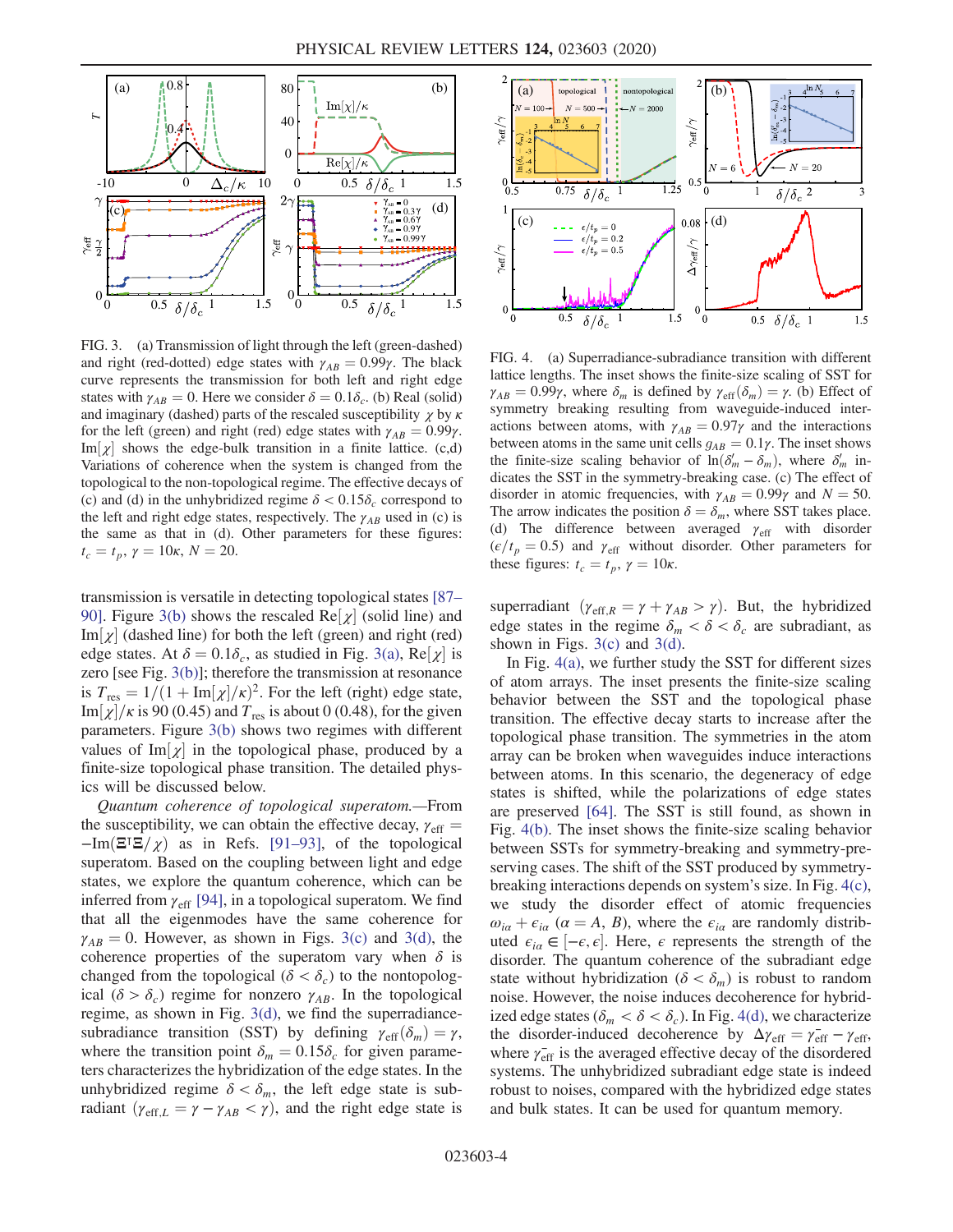Discussions and conclusions.—Recently, a ladder array with 24 superconducting artificial atoms has been experimentally demonstrated [\[95\]](#page-7-4). We find that even in small-size topological atom arrays realizable in current experiments, the collective edge states studied here can be observed. For example, when the number of unit cells is  $N = 6$ , the edge states are localized and allow for optical measurements[\[64\]](#page-6-3). The correlated decay  $\gamma_{AB} = 0.99\gamma$  we considered in this work means a Purcell factor ∼100, which has been realized in superconducting quantum circuits [\[84\].](#page-7-5) Moreover, by considering the fluctuations of atomic frequencies and interactions, we find that the quantum coherence of edge states can be robust to random noises [\[64\]](#page-6-3).

In summary, we propose a quantum optical method to study topological matter. Owing to the large gaps between edge states and bulk states, a topological superatom is able to characterize the atom array in the low-energy regime. To optically drive the superatom, the unique properties of edge states (i.e., topology-protected polarization and boundary localization) are utilized. From the photon transmission, we find topology-protected quantum coherence distributed in the superatom. The topological superradiance and subradiance found here have important applications. When the symmetries in the system are preserved, the SST has a finitesize scaling relation with the topological critical point. This means that quantum coherence may provide an alternative way to characterize topological phases [\[96,97\].](#page-7-6) The SST is still found in symmetry-breaking systems, and the symmetry-breaking-induced shift of the SST depends on the system size. We study the effect of disorder on the system parameters and find that the quantum coherence of the unhybridized subradiant edge state is robust to random noises. Therefore, the superatom can be used as a topologyprotected quantum memory. We hope that this proposal can be experimentally realized by a circuit-QED system.

The authors thank Xiong-Jun Liu, Jiang Zhang, and Ying Li for helpful discussions, and acknowledge Tao Liu and Yu-Ran Zhang for a critical reading. Y. X. L. is supported by the Key-Area Research and Development Program of GuangDong Province under Grant No. 2018B030326001, the National Basic Research Program (973) of China under Grant No. 2017YFA0304304 and NSFC under Grant No. 11874037. W.N. acknowledges the Tsinghua University Postdoctoral Support Program. Z. H. P. is supported by NSFC under Grant No. 61833010 and Hunan Province Science and Technology Innovation Platform and Talent Plan (Excellent Talent Award) under Grant No. 2017XK2021. F.N. is supported in part by the: MURI Center for Dynamic Magneto-Optics via the Air Force Office of Scientific Research (AFOSR) Grant No. FA9550-14-1-0040, Army Research Office (ARO) Grant No. W911NF-18-1-0358, Asian Office of Aerospace Research and Development (AOARD) Grant No. FA2386-18-1-4045, Japan Science and Technology Agency (JST) through the Q-LEAP program and CREST

Grant No. JPMJCR1676, the Japan Society for the Promotion of Science (JSPS) through the JSPS-RFBR Grant No. 17-52-50023 and JSPS-FWO Grant No. VS.059.18N, the RIKEN-AIST Challenge Research Fund, the Foundational Questions Institute (FQXi), and the NTT Physics and Informatics (NTT-PHI) Laboratory.

<span id="page-4-0"></span>[\\*](#page-0-0) yuxiliu@mail.tsinghua.edu.cn

- <span id="page-4-1"></span>[1] M. Z. Hasan and C. L. Kane, Colloquium: Topological insulators, [Rev. Mod. Phys.](https://doi.org/10.1103/RevModPhys.82.3045) 82, 3045 (2010).
- [2] X.-L. Qi and S.-C. Zhang, Topological insulators and superconductors, [Rev. Mod. Phys.](https://doi.org/10.1103/RevModPhys.83.1057) 83, 1057 (2011).
- [3] K. Y. Bliokh, F. J. Rodríguez-Fortuño, F. Nori, and A. V. Zayats, Spin-orbit interactions of light, [Nat. Photonics](https://doi.org/10.1038/nphoton.2015.201) 9, [796 \(2015\)](https://doi.org/10.1038/nphoton.2015.201).
- [4] T. Ozawa, H. M. Price, A. Amo, N. Goldman, M. Hafezi, L. Lu, M. Rechtsman, D. Schuster, J. Simon, O. Zilberberg, and I. Carusotto, Topological photonics, [Rev. Mod. Phys.](https://doi.org/10.1103/RevModPhys.91.015006) 91[, 015006 \(2019\).](https://doi.org/10.1103/RevModPhys.91.015006)
- <span id="page-4-2"></span>[5] L.-J. Lang, X. Cai, and S. Chen, Edge States and Topological Phases in One-Dimensional Optical Superlattices, Phys. Rev. Lett. 108[, 220401 \(2012\).](https://doi.org/10.1103/PhysRevLett.108.220401)
- [6] N. Goldman, J. Beugnon, and F. Gerbier, Detecting Chiral Edge States in the Hofstadter Optical Lattice, [Phys. Rev.](https://doi.org/10.1103/PhysRevLett.108.255303) Lett. 108[, 255303 \(2012\)](https://doi.org/10.1103/PhysRevLett.108.255303).
- [7] X. Li, E. Zhao, and W. V. Liu, Topological states in a ladderlike optical lattice containing ultracold atoms in higher orbital bands, [Nat. Commun.](https://doi.org/10.1038/ncomms2523) 4, 1523 (2013).
- <span id="page-4-3"></span>[8] A. Y. Kitaev, Unpaired majorana fermions in quantum wires, Phys. Usp. 44[, 131 \(2001\).](https://doi.org/10.1070/1063-7869/44/10S/S29)
- [9] J. Q. You, X.-F. Shi, X. Hu, and F. Nori, Quantum emulation of a spin system with topologically protected ground states using superconducting quantum circuits, [Phys. Rev. B](https://doi.org/10.1103/PhysRevB.81.014505) 81, [014505 \(2010\).](https://doi.org/10.1103/PhysRevB.81.014505)
- [10] J. Alicea, Y. Oreg, G. Refael, F. von Oppen, and M. P. A. Fisher, Non-Abelian statistics and topological quantum information processing in 1D wire networks, [Nat. Phys.](https://doi.org/10.1038/nphys1915) 7[, 412 \(2011\).](https://doi.org/10.1038/nphys1915)
- <span id="page-4-7"></span>[11] X.-J. Liu, Z.-X. Liu, and M. Cheng, Manipulating Topological Edge Spins in a One-Dimensional Optical Lattice, Phys. Rev. Lett. 110[, 076401 \(2013\).](https://doi.org/10.1103/PhysRevLett.110.076401)
- [12] J. Q. You, Z. D. Wang, W. X. Zhang, and F. Nori, Encoding a qubit with Majorana modes in superconducting circuits, Sci. Rep. 4[, 5535 \(2015\)](https://doi.org/10.1038/srep05535).
- <span id="page-4-4"></span>[13] N. Y. Yao, C. R. Laumann, A. V. Gorshkov, H. Weimer, L. Jiang, J. I. Cirac, P. Zoller, and M. D. Lukin, Topologically protected quantum state transfer in a chiral spin liquid, [Nat.](https://doi.org/10.1038/ncomms2531) Commun. 4[, 1585 \(2013\).](https://doi.org/10.1038/ncomms2531)
- [14] C. Dlaska, B. Vermersch, and P. Zoller, Robust quantum state transfer via topologically protected edge channels in dipolar arrays, [Quantum Sci. Technol.](https://doi.org/10.1088/2058-9565/2/1/015001) 2, 015001 (2017).
- <span id="page-4-5"></span>[15] K. Y. Bliokh, D. Smirnova, and F. Nori, Quantum spin Hall effect of light, Science 348[, 1448 \(2015\)](https://doi.org/10.1126/science.aaa9519).
- [16] K. Y. Bliokh, D. Leykam, M. Lein, and F. Nori, Topological non-Hermitian origin of surface Maxwell waves, [Nat.](https://doi.org/10.1038/s41467-019-08397-6) Commun. 10[, 580 \(2019\).](https://doi.org/10.1038/s41467-019-08397-6)
- <span id="page-4-6"></span>[17] P. St-Jean, V. Goblot, E. Galopin, A. Lemaître, T. Ozawa, L. Le Gratiet, I. Sagnes, J. Bloch, and A. Amo, Lasing in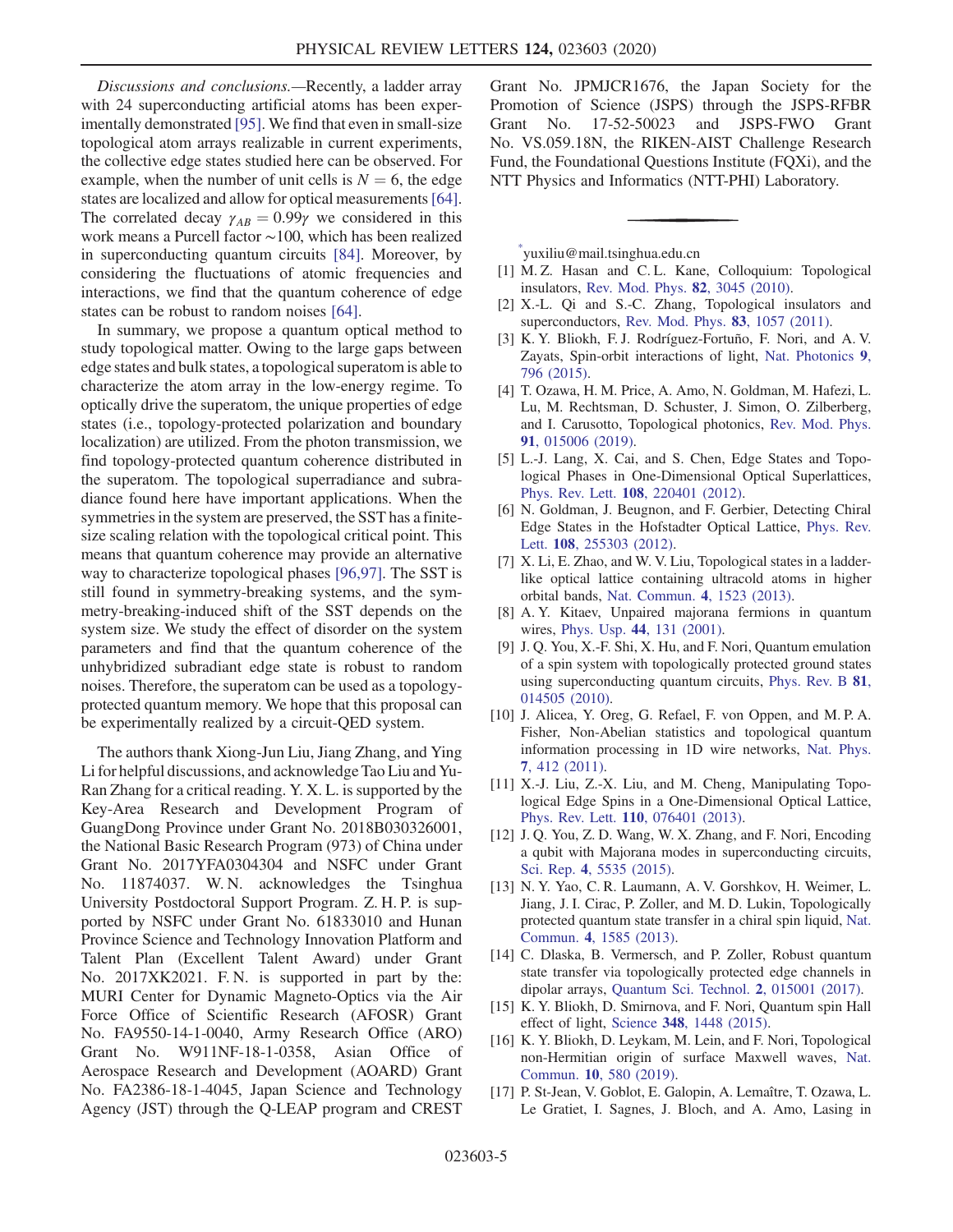topological edge states of a one-dimensional lattice, [Nat.](https://doi.org/10.1038/s41566-017-0006-2) Photonics 11[, 651 \(2017\)](https://doi.org/10.1038/s41566-017-0006-2).

- [18] B. Bahari, A. Ndao, F. Vallini, A. E. Amili, Y. Fainman, and B. Kanté, Nonreciprocal lasing in topological cavities of arbitrary geometries, Science 358[, 636 \(2017\)](https://doi.org/10.1126/science.aao4551).
- [19] G. Harari, M. A. Bandres, Y. Lumer, M. C. Rechtsman, Y. D. Chong, M. Khajavikhan, D. N. Christodoulides, and M. Segev, Topological insulator laser: Theory, [Science](https://doi.org/10.1126/science.aar4003) 359, [eaar4003 \(2018\).](https://doi.org/10.1126/science.aar4003)
- [20] M. A. Bandres, S. Wittek, G. Harari, M. Parto, J. Ren, M. Segev, D. N. Christodoulides, and M. Khajavikhan, Topological insulator laser: Experiments, Science 359[, eaar4005](https://doi.org/10.1126/science.aar4005) [\(2018\).](https://doi.org/10.1126/science.aar4005)
- <span id="page-5-0"></span>[21] J. Perczel, J. Borregaard, D. E. Chang, H. Pichler, S. F. Yelin, P. Zoller, and M. D. Lukin, Topological Quantum Optics in Two-Dimensional Atomic Arrays, [Phys. Rev. Lett.](https://doi.org/10.1103/PhysRevLett.119.023603) 119[, 023603 \(2017\).](https://doi.org/10.1103/PhysRevLett.119.023603)
- [22] J.-S. Pan, X.-J. Liu, W. Zhang, W. Yi, and G.-C. Guo, Topological Superradiant States in a Degenerate Fermi Gas, Phys. Rev. Lett. 115[, 045303 \(2015\).](https://doi.org/10.1103/PhysRevLett.115.045303)
- [23] F. Mivehvar, H. Ritsch, and F. Piazza, Superradiant Topological Peierls Insulator inside an Optical Cavity, [Phys. Rev.](https://doi.org/10.1103/PhysRevLett.118.073602) Lett. **118**[, 073602 \(2017\)](https://doi.org/10.1103/PhysRevLett.118.073602).
- [24] P. Doyeux, S.A.H. Gangaraj, G.W. Hanson, and M. Antezza, Giant Interatomic Energy-Transport Amplification with Nonreciprocal Photonic Topological Insulators, [Phys.](https://doi.org/10.1103/PhysRevLett.119.173901) Rev. Lett. 119[, 173901 \(2017\).](https://doi.org/10.1103/PhysRevLett.119.173901)
- [25] S. Barik, A. Karasahin, C. Flower, T. Cai, H. Miyake, W. DeGottardi, M. Hafezi, and E. Waks, A topological quantum optics interface, Science 359[, 666 \(2018\)](https://doi.org/10.1126/science.aaq0327).
- <span id="page-5-1"></span>[26] R. H. Dicke, Coherence in spontaneous radiation processes, Phys. Rev. 93[, 99 \(1954\)](https://doi.org/10.1103/PhysRev.93.99).
- <span id="page-5-2"></span>[27] M. O. Scully, Collective Lamb Shift in Single Photon Dicke Superradiance, Phys. Rev. Lett. 102[, 143601 \(2009\)](https://doi.org/10.1103/PhysRevLett.102.143601).
- [28] M. O. Scully, Single Photon Subradiance: Quantum Control of Spontaneous Emission and Ultrafast Readout, [Phys. Rev.](https://doi.org/10.1103/PhysRevLett.115.243602) Lett. 115[, 243602 \(2015\)](https://doi.org/10.1103/PhysRevLett.115.243602).
- [29] P. Tighineanu, R. S. Daveau, T. B. Lehmann, H. E. Beere, D. A. Ritchie, P. Lodahl, and S. Stobbe, Single-Photon Superradiance from a Quantum Dot, [Phys. Rev. Lett.](https://doi.org/10.1103/PhysRevLett.116.163604) 116, [163604 \(2016\).](https://doi.org/10.1103/PhysRevLett.116.163604)
- [30] S. J. Roof, K. J. Kemp, M. D. Havey, and I. M. Sokolov, Observation of Single-Photon Superradiance and the Cooperative Lamb Shift in an Extended Sample of Cold Atoms, Phys. Rev. Lett. 117[, 073003 \(2016\).](https://doi.org/10.1103/PhysRevLett.117.073003)
- [31] L. Chen, P. Wang, Z. Meng, L. Huang, H. Cai, D.-W. Wang, S.-Y. Zhu, and J. Zhang, Experimental Observation of One-Dimensional Superradiance Lattices in Ultracold Atoms, Phys. Rev. Lett. 120[, 193601 \(2018\).](https://doi.org/10.1103/PhysRevLett.120.193601)
- <span id="page-5-4"></span><span id="page-5-3"></span>[32] V. Vuletic, When superatoms talk photons, [Nat. Phys.](https://doi.org/10.1038/nphys469) 2, 801 [\(2006\).](https://doi.org/10.1038/nphys469)
- [33] R. Heidemann, U. Raitzsch, V. Bendkowsky, B. Butscher, R. Löw, L. Santos, and T. Pfau, Evidence for Coherent Collective Rydberg Excitation in the Strong Blockade Regime, Phys. Rev. Lett. 99[, 163601 \(2007\).](https://doi.org/10.1103/PhysRevLett.99.163601)
- [34] A. Paris-Mandoki, C. Braun, J. Kumlin, C. Tresp, I. Mirgorodskiy, F. Christaller, H. P. Büchler, and S. Hofferberth, Free-Space Quantum Electrodynamics with a Single Rydberg Superatom, [Phys. Rev. X](https://doi.org/10.1103/PhysRevX.7.041010) 7, 041010 [\(2017\).](https://doi.org/10.1103/PhysRevX.7.041010)
- <span id="page-5-5"></span>[35] Y. Bahri, R. Vosk, E. Altman, and A. Vishwanath, Localization and topology protected quantum coherence at the edge of hot matter, [Nat. Commun.](https://doi.org/10.1038/ncomms8341) 6, 7341 (2015).
- [36] L. C. Venuti, Z. Ma, H. Saleur, and S. Haas, Topological protection of coherence in a dissipative environment, [Phys.](https://doi.org/10.1103/PhysRevA.96.053858) Rev. A 96[, 053858 \(2017\)](https://doi.org/10.1103/PhysRevA.96.053858).
- [37] J. Kemp, N. Y. Yao, C. R. Laumann, and P. Fendley, Long coherence times for edge spins, [J. Stat. Mech. 2017, 063105](https://doi.org/10.1088/1742-5468/aa73f0) [\(2017\).](https://doi.org/10.1088/1742-5468/aa73f0)
- [38] I.-D. Potirniche, A. C. Potter, M. Schleier-Smith, A. Vishwanath, and N. Y. Yao, Floquet Symmetry-Protected Topological Phases in Cold-Atom Systems, [Phys. Rev. Lett.](https://doi.org/10.1103/PhysRevLett.119.123601) 119, [123601 \(2017\).](https://doi.org/10.1103/PhysRevLett.119.123601)
- <span id="page-5-6"></span>[39] P. Milman, W. Maineult, S. Guibal, L. Guidoni, B. Douçot, L. Ioffe, and T. Coudreau, Topologically Decoherence-Protected Qubits with Trapped Ions, [Phys. Rev. Lett.](https://doi.org/10.1103/PhysRevLett.99.020503) 99, [020503 \(2007\).](https://doi.org/10.1103/PhysRevLett.99.020503)
- [40] C. Nayak, S. H. Simon, A. Stern, M. Freedman, and S. D. Sarma, Non-Abelian anyons and topological quantum computation, [Rev. Mod. Phys.](https://doi.org/10.1103/RevModPhys.80.1083) 80, 1083 (2008).
- <span id="page-5-7"></span>[41] S. Diehl, E. Rico, M. A. Baranov, and P. Zoller, Topology by dissipation in atomic quantum wires, [Nat. Phys.](https://doi.org/10.1038/nphys2106) 7, 971 [\(2011\).](https://doi.org/10.1038/nphys2106)
- <span id="page-5-8"></span>[42] Z.-Y. Xue, S.-L. Zhu, J. O. You, and Z. D. Wang, Implementing topological quantum manipulation with superconducting circuits, Phys. Rev. A 79[, 040303\(R\) \(2009\).](https://doi.org/10.1103/PhysRevA.79.040303)
- [43] M. Trif and Y. Tserkovnyak, Resonantly Tunable Majorana Polariton in a Microwave Cavity, [Phys. Rev. Lett.](https://doi.org/10.1103/PhysRevLett.109.257002) 109, [257002 \(2012\).](https://doi.org/10.1103/PhysRevLett.109.257002)
- [44] T.L. Schmidt, A. Nunnenkamp, and C. Bruder, Majorana Qubit Rotations in Microwave Cavities, [Phys. Rev. Lett.](https://doi.org/10.1103/PhysRevLett.110.107006) 110[, 107006 \(2013\).](https://doi.org/10.1103/PhysRevLett.110.107006)
- [45] M. C. Dartiailh, T. Kontos, B. Douçot, and A. Cottet, Direct Cavity Detection of Majorana Pairs, [Phys. Rev. Lett.](https://doi.org/10.1103/PhysRevLett.118.126803) 118, [126803 \(2017\).](https://doi.org/10.1103/PhysRevLett.118.126803)
- <span id="page-5-9"></span>[46] M. König, S. Wiedmann, C. Brüne, A. Roth, H. Buhmann, L. W. Molenkamp, X.-L. Qi, and S.-C. Zhang, Quantum spin hall insulator state in HgTe quantum wells, [Science](https://doi.org/10.1126/science.1148047) 318[, 766 \(2007\)](https://doi.org/10.1126/science.1148047).
- [47] D. Hsieh, Y. Xia, D. Qian, L. Wray, J. H. Dil, F. Meier, J. Osterwalder, L. Patthey, J. G. Checkelsky, N. P. Ong, A. V. Fedorov, H. Lin, A. Bansil, D. Grauer, Y. S. Hor, R. J. Cava, and M. Z. Hasan, A tunable topological insulator in the spin helical Dirac transport regime, [Nature \(London\)](https://doi.org/10.1038/nature08234) 460, 1101 [\(2009\).](https://doi.org/10.1038/nature08234)
- [48] Z. Wang, Y. Chong, J. D. Joannopoulos, and M. Soljačić, Observation of unidirectional backscattering-immune topological electromagnetic states, [Nature \(London\)](https://doi.org/10.1038/nature08293) 461, 772 [\(2009\).](https://doi.org/10.1038/nature08293)
- [49] M. Hafezi, E. A. Demler, M. D. Lukin, and J. M. Taylor, Robust optical delay lines with topological protection, [Nat.](https://doi.org/10.1038/nphys2063) Phys. 7[, 907 \(2011\)](https://doi.org/10.1038/nphys2063).
- [50] C.-Z. Chang *et al.*, Experimental observation of the quantum anomalous Hall effect in a magnetic tpological insulator, Science 340[, 167 \(2013\).](https://doi.org/10.1126/science.1234414)
- <span id="page-5-10"></span>[51] I. Buluta, S. Ashhab, and F. Nori, Natural and artificial atoms for quantum computation,[Rep. Prog. Phys.](https://doi.org/10.1088/0034-4885/74/10/104401) 74, 104401 (2011).
- [52] X. Gu, A. F. Kockum, A. Miranowicz, Y.-X. Liu, and F. Nori, Microwave photonics with superconducting quantum circuits, [Phys. Rep.](https://doi.org/10.1016/j.physrep.2017.10.002) 718–719, 1 (2017).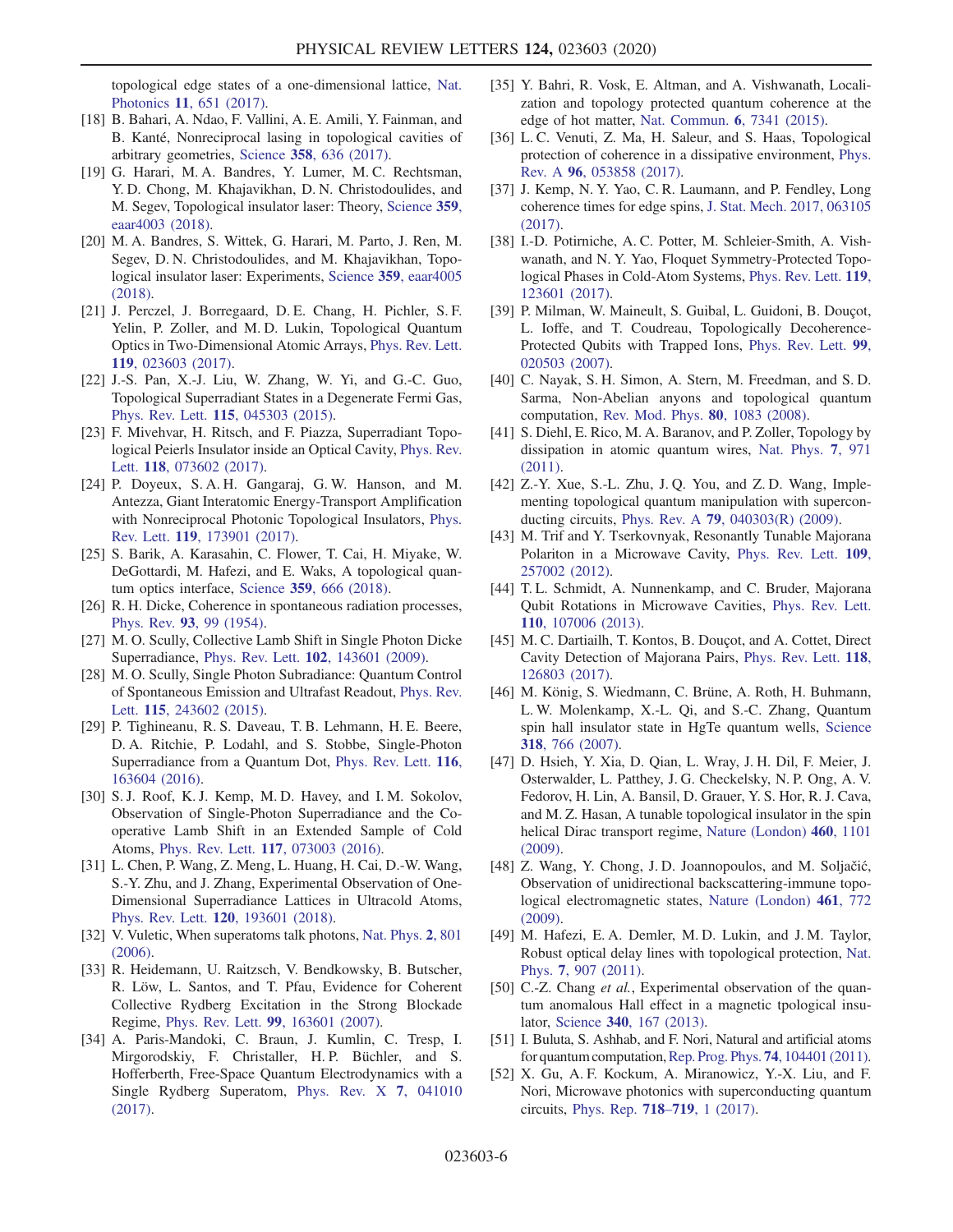- <span id="page-6-0"></span>[53] J. H. Béjanin, T. G. McConkey, J. R. Rinehart, C. T. Earnest, C. R. H. McRae, D. Shiri, J. D. Bateman, Y. Rohanizadegan, B. Penava, P. Breul, S. Royak, M. Zapatka, A. G. Fowler, and M. Mariantoni, Three-Dimensional Wiring for Extensible Quantum Computing: The Quantum Socket, [Phys.](https://doi.org/10.1103/PhysRevApplied.6.044010) Rev. Applied 6[, 044010 \(2016\)](https://doi.org/10.1103/PhysRevApplied.6.044010).
- [54] Q. Liu, M. Li, K. Dai, K. Zhang, G. Xue, X. Tan, H. Yu, and Y. Yu, Extensible 3D architecture for superconducting quantum computing, [Appl. Phys. Lett.](https://doi.org/10.1063/1.4985435) 110, 232602 (2017).
- [55] D. Rosenberg, D. Kim, R. Das, D. Yost, S. Gustavsson, D. Hover, P. Krantz, A. Melville, L. Racz, G. O. Samach, S. J. Weber, F. Yan, J. L. Yoder, A. J. Kerman, and W. D. Oliver, 3D integrated superconducting qubits, [Quantum Inf.](https://doi.org/10.1038/s41534-017-0044-0) 3, 42 [\(2017\).](https://doi.org/10.1038/s41534-017-0044-0)
- [56] A. Dunsworth et al., A method for building low loss multilayer wiring for superconducting microwave devices, [Appl.](https://doi.org/10.1063/1.5014033) Phys. Lett. 112[, 063502 \(2018\).](https://doi.org/10.1063/1.5014033)
- <span id="page-6-1"></span>[57] Z. Chen, A. Megrant, J. Kelly, R. Barends, J. Bochmann, Y. Chen, B. Chiaro, A. Dunsworth, E. Jeffrey, J. Y. Mutus, P. J. J. O'Malley, C. Neill, P. Roushan, D. Sank, A. Vainsencher, J. Wenner, T. C. White, A. N. Cleland, and J. M. Martinis, Fabrication and characterization of aluminum airbridges for superconducting microwave circuits, [Appl. Phys. Lett.](https://doi.org/10.1063/1.4863745) 104[, 052602 \(2014\)](https://doi.org/10.1063/1.4863745).
- [58] H. Mukai, K. Sakata, S. J. Devitt, R. Wang, Y. Zhou, Y. Nakajima, and J. S. Tsai, Pseudo-2D superconducting quantum computing circuit for the surface code, [arXiv:1902.07911.](https://arXiv.org/abs/1902.07911)
- [59] D. Rosenberg, S. Weber, D. Conway, D. Yost, J. Mallek, G. Calusine, R. Das, D. Kim, M. Schwartz, W. Woods, J. L. Yoder, and W. D. Oliver, 3D integration and packaging for solid-state qubits, [arXiv:1906.11146](https://arXiv.org/abs/1906.11146).
- <span id="page-6-2"></span>[60] S.-B. Zheng and G.-C. Guo, Efficient Scheme for Two-Atom Entanglement and Quantum Information Processing in Cavity QED, [Phys. Rev. Lett.](https://doi.org/10.1103/PhysRevLett.85.2392) 85, 2392 (2000).
- [61] S. Osnaghi, P. Bertet, A. Auffeves, P. Maioli, M. Brune, J. M. Raimond, and S. Haroche, Coherent Control of an Atomic Collision in a Cavity, [Phys. Rev. Lett.](https://doi.org/10.1103/PhysRevLett.87.037902) 87, 037902 [\(2001\).](https://doi.org/10.1103/PhysRevLett.87.037902)
- [62] J. Majer, J. M. Chow, J. M. Gambetta, J. Koch, B. R. Johnson, J. A. Schreier, L. Frunzio, D. I. Schuster, A. A. Houck, A. Wallraff, A. Blais, M. H. Devoret, S. M. Girvin, and R. J. Schoelkopf, Coupling superconducting qubits via a cavity bus, [Nature \(London\)](https://doi.org/10.1038/nature06184) 449, 443 (2007).
- [63] R. E. Evans, M. K. Bhaskar, D. D. Sukachev, C. T. Nguyen, A. Sipahigil, M. J. Burek, B. Machielse, G. H. Zhang, A. S. Zibrov, E. Bielejec, H. Park, M. Lončar, and M. D. Lukin, Photon-mediated interactions between quantum emitters in a diamond nanocavity, [Nature \(London\)](https://doi.org/10.1126/science.aau4691) 362, 662 (2018).
- <span id="page-6-3"></span>[64] See Supplemental Material at [http://link.aps.org/](http://link.aps.org/supplemental/10.1103/PhysRevLett.124.023603) [supplemental/10.1103/PhysRevLett.124.023603](http://link.aps.org/supplemental/10.1103/PhysRevLett.124.023603) for additional details about 3D integrated superconducting quantum circuits, effective Hamiltonian, edge states, driving the topological superatom in a cavity, and the effects of symmetry breaking and disorder.
- <span id="page-6-4"></span>[65] V. D. Vaidya, Y. Guo, R. M. Kroeze, K. E. Ballantine, A. J. Kollár, J. Keeling, and B. L. Lev, Tunable-Range, Photon-Mediated Atomic Interactions in Multimode Cavity QED, Phys. Rev. X 8[, 011002 \(2018\).](https://doi.org/10.1103/PhysRevX.8.011002)
- [66] K. Xu, J.-J. Chen, Y. Zeng, Y.-R. Zhang, C. Song, W. Liu, Q. Guo, P. Zhang, D. Xu, H. Deng, K. Huang, H. Wang,

X. Zhu, D. Zheng, and H. Fan, Emulating Many-Body Localization with a Superconducting Quantum Processor, Phys. Rev. Lett. 120[, 050507 \(2018\).](https://doi.org/10.1103/PhysRevLett.120.050507)

- [67] M. A. Norcia, R. J. Lewis-Swan, J. R. K. Cline, B. Zhu, A. M. Rey, and J. K. Thompson, Cavity-mediated collective spin-exchange interactions in a strontium superradiant laser, Science 361[, 259 \(2018\)](https://doi.org/10.1126/science.aar3102).
- <span id="page-6-5"></span>[68] S. Ryu and Y. Hatsugai, Topological Origin of Zero-Energy Edge States in Particle-Hole Symmetric Systems, [Phys. Rev.](https://doi.org/10.1103/PhysRevLett.89.077002) Lett. 89[, 077002 \(2002\).](https://doi.org/10.1103/PhysRevLett.89.077002)
- <span id="page-6-6"></span>[69] A. P. Schnyder, S. Ryu, A. Furusaki, and A. W. W. Ludwig, Classification of topological insulators and superconductors in three spatial dimensions, [Phys. Rev. B](https://doi.org/10.1103/PhysRevB.78.195125) 78, [195125 \(2008\).](https://doi.org/10.1103/PhysRevB.78.195125)
- <span id="page-6-7"></span>[70] G. Zhang and Z. Song, Topological Characterization of Extended Quantum Ising Models, [Phys. Rev. Lett.](https://doi.org/10.1103/PhysRevLett.115.177204) 115, [177204 \(2015\).](https://doi.org/10.1103/PhysRevLett.115.177204)
- [71] T. Liu, Y.-R. Zhang, Q. Ai, Z. Gong, K. Kawabata, M. Ueda, and F. Nori, Second-Order Topological Phases in Non-Hermitian Systems, Phys. Rev. Lett. 122[, 076801 \(2019\)](https://doi.org/10.1103/PhysRevLett.122.076801).
- [72] M. König, H. Buhmann, L. W. Molenkamp, T. Hughes, C.-X. Liu, X.-L. Qi, and S.-C. Zhang, The quantum spin Hall effect: Theory and experiment, [J. Phys. Soc. Jpn.](https://doi.org/10.1143/JPSJ.77.031007) 77, [031007 \(2008\).](https://doi.org/10.1143/JPSJ.77.031007)
- <span id="page-6-8"></span>[73] É. Dumur, B. Küng, A. K. Feofanov, T. Weissl, N. Roch, C. Naud, W. Guichard, and O. Buisson, V-shaped superconducting artificial atom based on two inductively coupled transmons, Phys. Rev. B 92[, 020515 \(2015\)](https://doi.org/10.1103/PhysRevB.92.020515).
- [74] P.-O. Guimond, H. Pichler, A. Rauschenbeutel, and P. Zoller, Chiral quantum optics with V-level atoms and coherent quantum feedback, [Phys. Rev. A](https://doi.org/10.1103/PhysRevA.94.033829) 94, 033829 [\(2016\).](https://doi.org/10.1103/PhysRevA.94.033829)
- <span id="page-6-9"></span>[75] N. Shammah, S. Ahmed, N. Lambert, S. D. Liberato, and F. Nori, Open quantum systems with local and collective incoherent processes: Efficient numerical simulations using permutational invariance, Phys. Rev. A 98[, 063815 \(2018\).](https://doi.org/10.1103/PhysRevA.98.063815)
- <span id="page-6-10"></span>[76] G. S. Agarwal, in Quantum Statistical Theories of Spontaneous Emission and Their Relation to Other Approaches, edited by G. Höhler, Springer Tracts in Modern Physics Vol. 70 (Springer, Berlin, 1974).
- [77] P. Zhou and S. Swain, Ultranarrow Spectral Lines via Quantum Interference, [Phys. Rev. Lett.](https://doi.org/10.1103/PhysRevLett.77.3995) 77, 3995 (1996).
- [78] S.-Y. Zhu and M. O. Scully, Spectral Line Elimination and Spontaneous Emission Cancellation via Quantum Interference, [Phys. Rev. Lett.](https://doi.org/10.1103/PhysRevLett.76.388) 76, 388 (1996).
- [79] G. S. Agarwal, Anisotropic Vacuum-Induced Interference in Decay Channels, [Phys. Rev. Lett.](https://doi.org/10.1103/PhysRevLett.84.5500) 84, 5500 (2000).
- [80] Y. P. Yang, J. P. Xu, and S. Y. Zhu, Quantum Interference Enhancement with Left-Handed Materials, [Phys. Rev. Lett.](https://doi.org/10.1103/PhysRevLett.100.043601) 100[, 043601 \(2008\).](https://doi.org/10.1103/PhysRevLett.100.043601)
- [81] S. Das, G. S. Agarwal, and M. O. Scully, Quantum Interferences in Cooperative Dicke Emission from Spatial Variation of the Laser Phase, Phys. Rev. Lett. 101[, 153601 \(2008\)](https://doi.org/10.1103/PhysRevLett.101.153601).
- <span id="page-6-11"></span>[82] A. Gonzalez-Tudela, D. Martin-Cano, E. Moreno, L. Martin-Moreno, C. Tejedor, and F. J. Garcia-Vidal, Entanglement of Two Qubits Mediated by One-Dimensional Plasmonic Waveguides, Phys. Rev. Lett. 106[, 020501 \(2011\)](https://doi.org/10.1103/PhysRevLett.106.020501).
- [83] A. F. van Loo, A. Fedorov, K. Lalumière, B. C. Sanders, A. Blais, and A. Wallraff, Photon-mediated interactions between distant artificial atoms, Science 342[, 1494 \(2013\).](https://doi.org/10.1126/science.1244324)